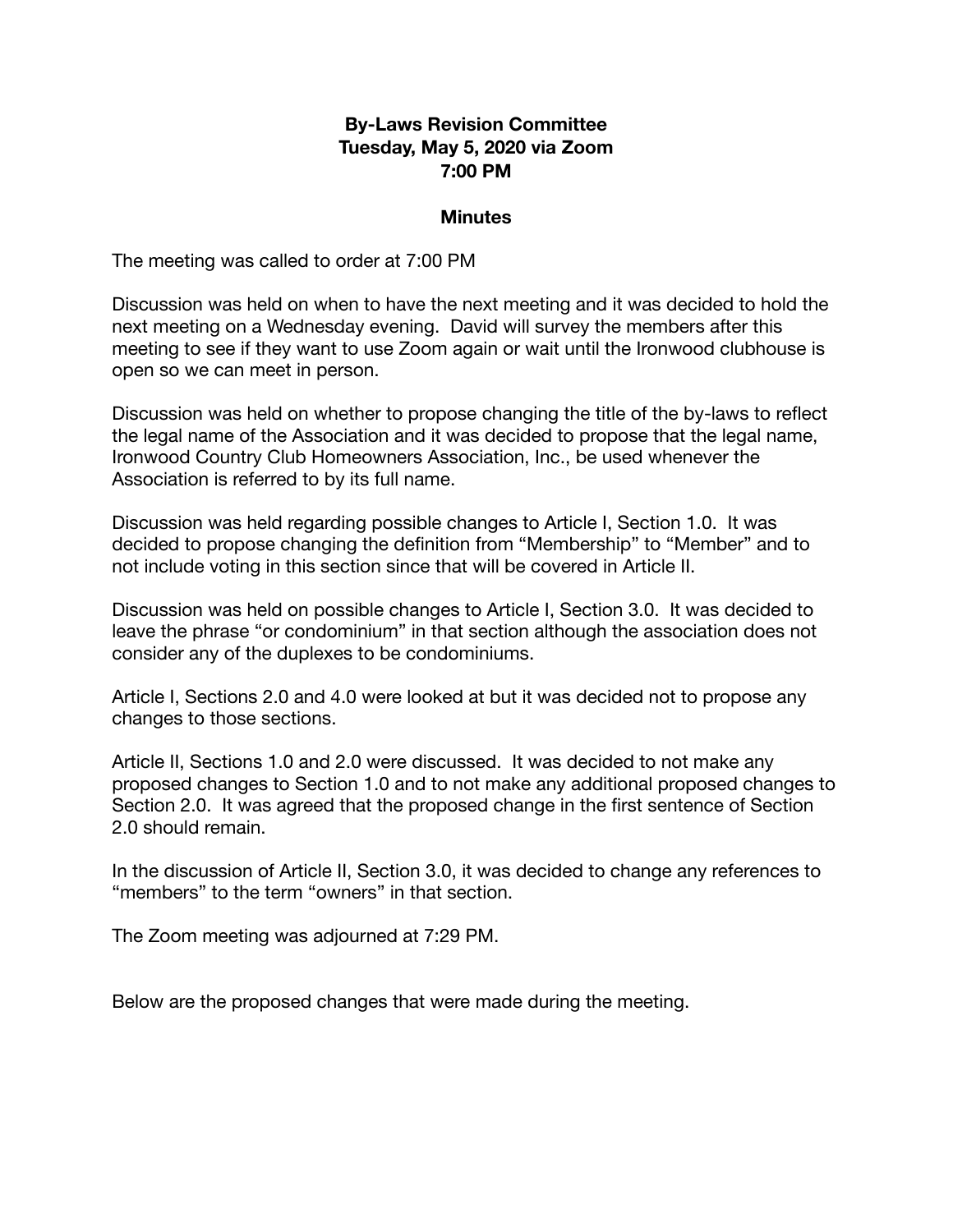# Ironwood *Country Club* Homeowners' Association *of Normal, Inc.* By-Laws

# **Article I - Definitions**

**Section 1.0** - Membership: Every Each person(s) /*persons* or other entity which is the owner of a lot in the Ironwood Subdivision is a member, automatically, of the Ironwood Country Club Homeowners' Association *of Normal, Inc.*. All members who are current with their dues shall be eligible to vote.

**Section 2.0** - Association: Association shall mean and refer to the Ironwood Country Club Homeowners' Association of Normal, Inc., an Illinois not-for-profit corporation, its successors and assigns.

**Section 3.0 –** Lot: Lot shall mean any plot of ground shown on a recorded subdivision map, or, if a duplex or condominium, each unit thereof, with the exception of the common area.

**Section 4.0** - Owner: Owner shall mean the record owner, whether one or more persons or entities of a fee simple title to any lot which is a part of the Subdivision, or in the event of a contract sale, the contract purchaser. The term "owner" shall not include those holding title merely as security of performance of anobligation.

### **Article II - Association Meetings** *and Voting*

**Section 1.0** - Annual Meeting: A general meeting of the members of the Association shall be held once each calendar year at a time and place designated by the Board of Directors, for the purpose of electing directors and for the transaction of such other business as may come before the meeting.

**Section 2.0** - Special Meetings: Special meetings of the members of the Association may be called by the President, a majority of the Board of Directors, or at the request of *members representing* 1/5 of the *lots in the subdivision,* membership, for the purpose or purposes stated in the call for the meeting. The time and place of the meeting shall be determined by the Board of Directors. The date for such meeting shall be no more than 30 days after receipt by the Board of Directors of the request.

**Section 3.0** - Notice of Meetings: Written notice stating the place, date, and hour of the annual meetings and, in case of a special meeting, the purpose or purposes for which the meeting is called, shall be mailed or delivered to each *recorded owner* member not less than 10 nor more than 60 days before the date of the meeting. If mailed, the notice shall be deemed delivered when deposited with the United States